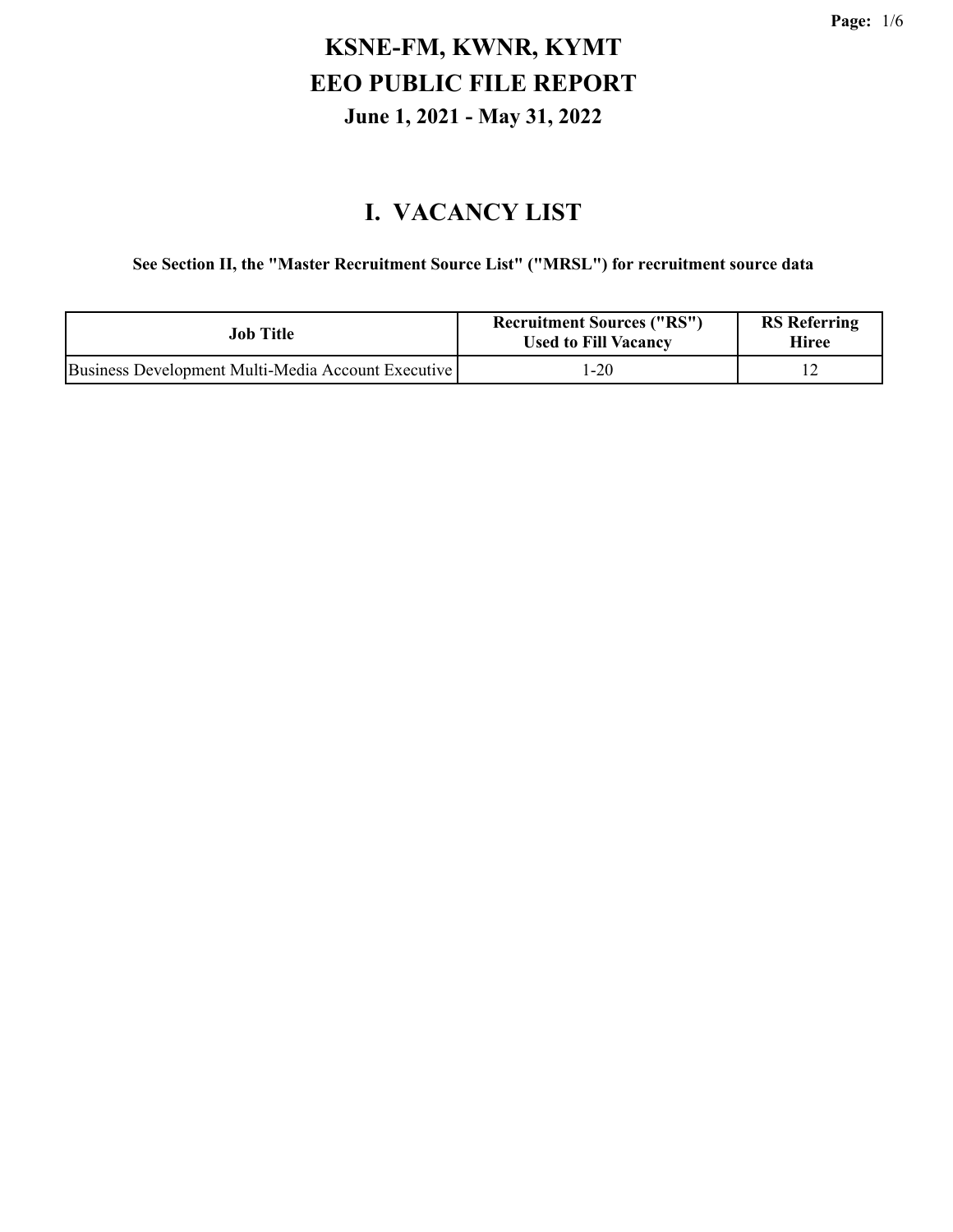| <b>RS</b><br><b>Number</b> | <b>RS</b> Information                                                                                                                                                                                                | <b>Source Entitled</b><br>to Vacancy<br><b>Notification?</b><br>(Yes/No) | <b>No. of Interviewees</b><br><b>Referred by RS</b><br>Over<br><b>Reporting Period</b> |
|----------------------------|----------------------------------------------------------------------------------------------------------------------------------------------------------------------------------------------------------------------|--------------------------------------------------------------------------|----------------------------------------------------------------------------------------|
| $\mathbf{1}$               | Academy of Radio Broadcasting<br>16052 Beach Blvd. Suite 263-N<br>Huntington Beach, California 92647<br>Phone: 714-842-0100<br>Url: arbradio.com<br>Email: doreen@arbradio.com<br>Fax: 1-714-842-1850<br>Doreen Dunn | $\mathbf N$                                                              | $\boldsymbol{0}$                                                                       |
| 2                          | All Access<br>28955 Pacific Coast Hwy Suite 210-5<br>Malibu, California 90265<br>Phone: 310-457-6616<br>Url: http://www.allaccess.com<br>Email: jdenver@allaccess.com<br><b>Career Services</b>                      | ${\bf N}$                                                                | $\boldsymbol{0}$                                                                       |
| 3                          | College of Southern Nevada Workforce Development<br>6375 W. Charleston Blvd.<br>Las Vegas, Nevada 89146-1164<br>Phone: 702-651-4144<br>Url: www.csn.edu<br><b>Career Services</b><br><b>Manual Posting</b>           | N                                                                        | $\boldsymbol{0}$                                                                       |
| 4                          | Craigslist - Not Directly Contacted by SEU<br>PO Box 225159<br>San Francisco, California 94122<br>Url: http://lasvegas.craigslist.org/<br>N/A N/A<br><b>Manual Posting</b>                                           | N                                                                        | $\boldsymbol{0}$                                                                       |
| 5                          | iHeartMedia.dejobs.org<br>20880 Stone Oak Pkwy<br>San Antonio, Texas 78258<br>Phone: 210-253-5126<br>Url: http://www.iheartmedia.dejobs.org<br><b>Talent Acquisition Coordinator</b><br><b>Manual Posting</b>        | N                                                                        | $\boldsymbol{0}$                                                                       |
| 6                          | iHeartMediaCareers.com<br>20880 Stone Oak Pkwy<br>San Antonio, Texas 78258<br>Phone: 210-253-5126<br>Url: http://www.iheartmediacareers.com<br><b>Talent Acquisition Coordinator</b><br><b>Manual Posting</b>        | N                                                                        | $\boldsymbol{0}$                                                                       |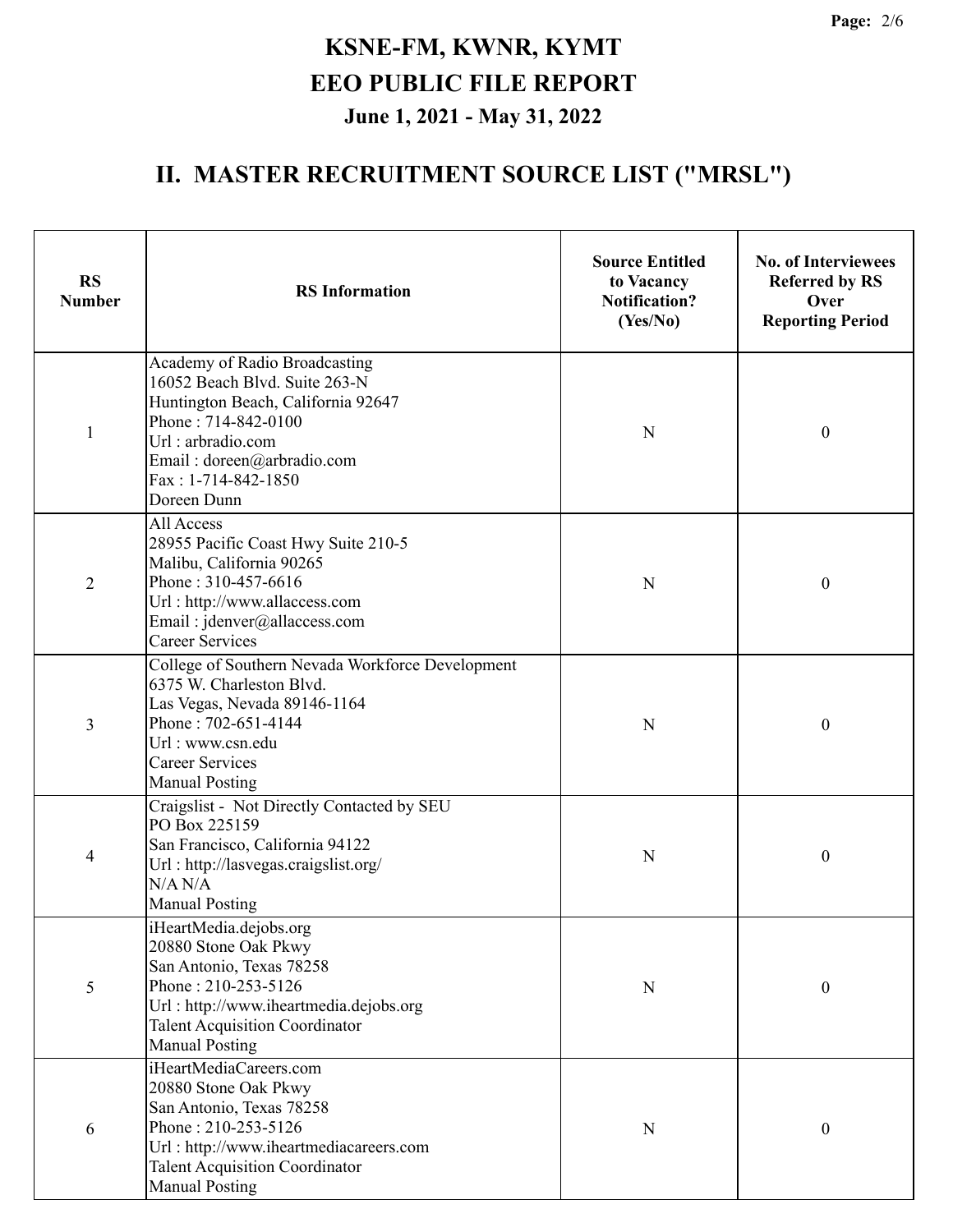| <b>RS</b><br><b>Number</b> | <b>RS</b> Information                                                                                                                                                                                                  | <b>Source Entitled</b><br>to Vacancy<br><b>Notification?</b><br>(Yes/No) | <b>No. of Interviewees</b><br><b>Referred by RS</b><br>Over<br><b>Reporting Period</b> |  |
|----------------------------|------------------------------------------------------------------------------------------------------------------------------------------------------------------------------------------------------------------------|--------------------------------------------------------------------------|----------------------------------------------------------------------------------------|--|
| $\overline{7}$             | Jewish Family Service Agency<br>4794 S. Eastern Ave. Suite C<br>Las Vegas, Nevada 89119<br>Phone: 702-732-0304<br>Url: http://jfsalv.org/<br>Email: rparr@jfsalv.org<br>Fax: 1-702-794-2033<br>Renea Parr              | Y                                                                        | $\boldsymbol{0}$                                                                       |  |
| 8                          | Las Vegas Indian Center<br>2300 W. Bonanza Rd.<br>Las Vegas, Nevada 89106<br>Phone: 702-647-5842<br>Url: www.lasvegasindiancenter.org<br>Email: rulonpete@lvcoxmail.com<br><b>Rulon Pete</b>                           | N                                                                        | $\boldsymbol{0}$                                                                       |  |
| 9                          | Las Vegas Metro Chamber of Commerce<br>8363 W. Sunset Rd. Suite 250<br>Las Vegas, Nevada 89113<br>Phone: 702-641-5822<br>Url: www.lvchamber.com<br>Email: ddamron@lvchamber.com<br>Fax: 1-702-735-0406<br>Donna Damron | N                                                                        | $\boldsymbol{0}$                                                                       |  |
| 10                         | Las Vegas Review Journal<br>1111 W. Bonanza Rd.<br>Las Vegas, Nevada 89103<br>Phone: 702-383-0494<br>Url : www.lvrj.com<br>Nichole Thomas<br><b>Manual Posting</b>                                                     | N                                                                        | $\boldsymbol{0}$                                                                       |  |
| 11                         | Latin Chamber of Commerce<br>300 N. 13th Street<br>Las Vegas, Nevada 89101<br>Phone: 702-385-7367<br>Url: lylcc.com<br>Email: carlos@lvlcc.com<br>Fax: 1-702-385-2614<br>Carlos Gomez                                  | N                                                                        | $\mathbf{0}$                                                                           |  |
| 12                         | LinkedIn - Not directly contacted by SEU                                                                                                                                                                               | $\mathbf N$                                                              | 1                                                                                      |  |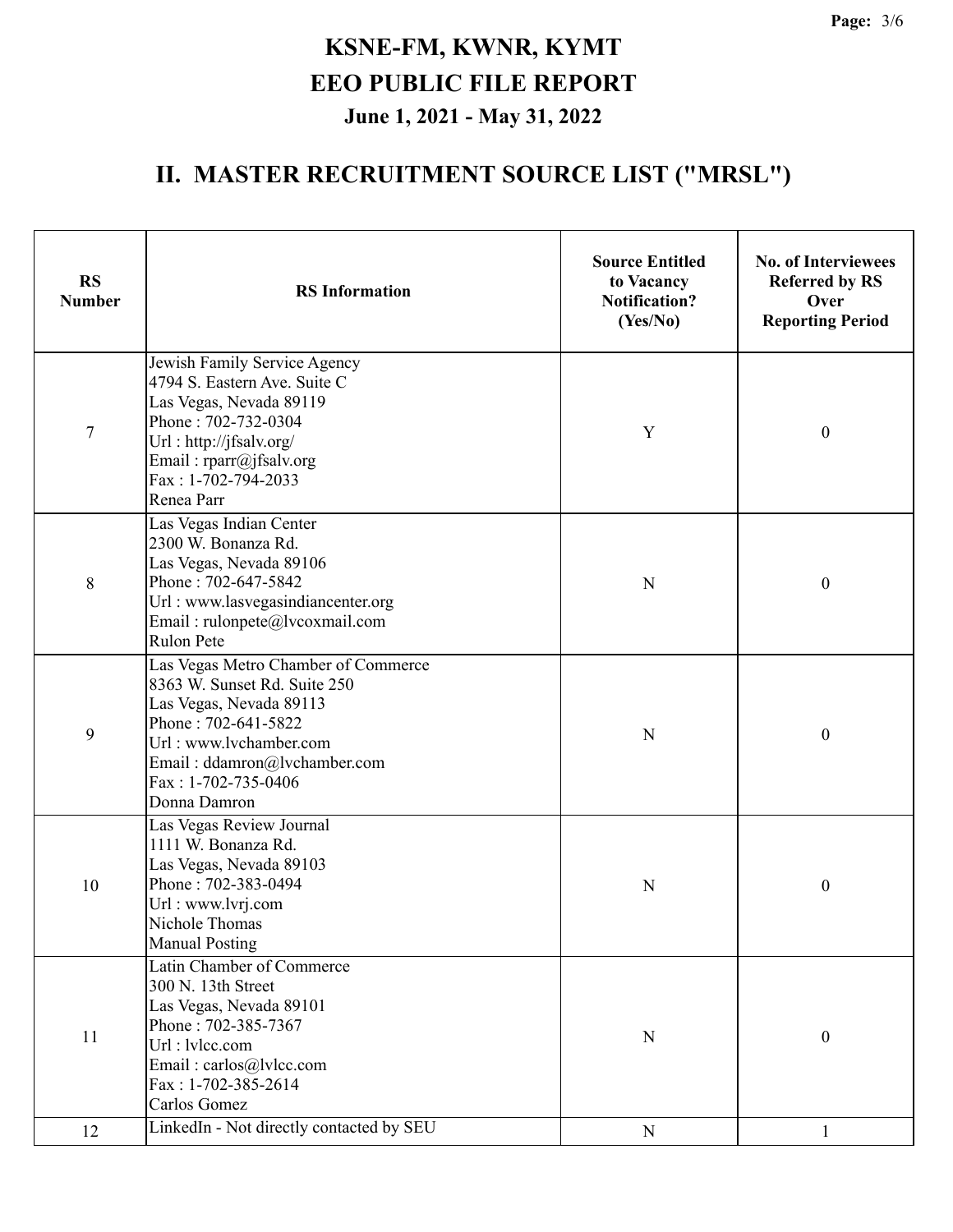| <b>RS</b><br><b>Number</b> | <b>RS</b> Information                                                                                                                                                                                                        | <b>Source Entitled</b><br>to Vacancy<br><b>Notification?</b><br>(Yes/No) | <b>No. of Interviewees</b><br><b>Referred by RS</b><br>Over<br><b>Reporting Period</b> |  |
|----------------------------|------------------------------------------------------------------------------------------------------------------------------------------------------------------------------------------------------------------------------|--------------------------------------------------------------------------|----------------------------------------------------------------------------------------|--|
| 13                         | Nevada Public Computer Centers/The Learning Center<br>250 N. Eastern<br>Las Vegas, Nevada<br>Phone: 702-365-8885<br>Url: www.nvpcc.org<br>Email: Linda@tlclasvegas.com<br>Patricia Thomas                                    | Y                                                                        | $\boldsymbol{0}$                                                                       |  |
| 14                         | Station Website (one or more SEU stations)<br>Las Vegas, Nevada<br>Url: http://931theparty.com/pages/jobs.html<br>N/A N/A<br><b>Manual Posting</b>                                                                           | N                                                                        | $\boldsymbol{0}$                                                                       |  |
| 15                         | Station Website/KSNE-FM<br>2880-B Meade Ave. #250<br>Las Vegas, Nevada 89102<br>Phone: 702-238-7406<br>Url: http://ksne.com/pages/jobs.html<br>Fax: 1-702-238-7415<br><b>Human Resources</b><br><b>Manual Posting</b>        | N                                                                        | $\boldsymbol{0}$                                                                       |  |
| 16                         | <b>Station Website/KWNR-FM</b><br>2880-B Meade Ave. #250<br>Las Vegas, Nevada 89102<br>Phone: 702-238-7406<br>Url: http://kwnr.com/pages/jobs.html<br>Fax: 1-702-238-7415<br><b>Human Resources</b><br><b>Manual Posting</b> | N                                                                        | $\boldsymbol{0}$                                                                       |  |
| 17                         | Traffic Directors Guild of America<br>26000 Avenida Aeropuerto Building 114<br>San Juan Capistrano, California 92675<br>Phone: 949-429-7063<br>Url: www.tdga.org<br>Email: $tdga@cox.net$<br>Larry Keene                     | N                                                                        | $\mathbf{0}$                                                                           |  |
| 18                         | United States Veterans Initiative<br>525 E. Bonanza Rd.<br>Las Vegas, Nevada 89101<br>Phone: 702-366-0456<br>Url: http://usvetsinc.org/<br>Email: jbeverly@usvetsinc.org<br>Fax: 1-702-307-6985<br>Jamie Beverly             | Y                                                                        | 0                                                                                      |  |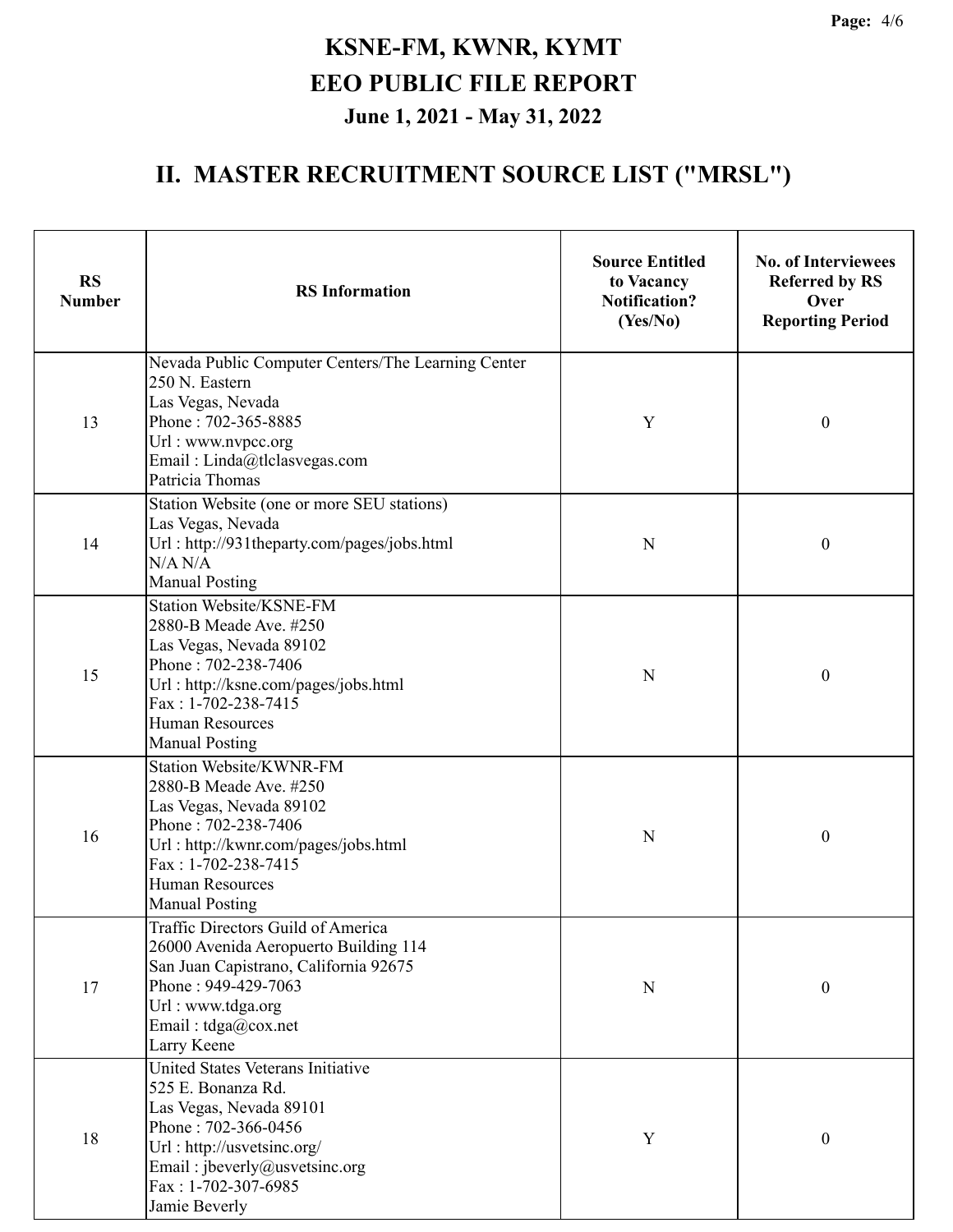| <b>RS</b><br><b>Number</b>                     | <b>RS</b> Information                                                                                                                                                                                              | <b>Source Entitled</b><br>to Vacancy<br><b>Notification?</b><br>(Yes/No) | <b>No. of Interviewees</b><br><b>Referred by RS</b><br>Over<br><b>Reporting Period</b> |
|------------------------------------------------|--------------------------------------------------------------------------------------------------------------------------------------------------------------------------------------------------------------------|--------------------------------------------------------------------------|----------------------------------------------------------------------------------------|
| 19                                             | <b>UNLV Career Services</b><br>4505 S. Maryland Pkwy. Box 456004<br>Las Vegas, Nevada 89154-9900<br>Phone: 702-895-3928<br>Url: http://hire.unlv.edu<br><b>Career Services</b><br><b>Manual Posting</b>            | N                                                                        | $\theta$                                                                               |
| 20                                             | www.mediagignow.com<br>300 South Riverside Plaza Suite 800<br>Chicago, Illinois 60606<br>Phone: $336 - 553 - 0620$<br>Url: http://www.mediagignow.com<br>Email: customerservice@mediagignow.com<br>MediaGigNow.com | N                                                                        | 0                                                                                      |
| <b>TOTAL INTERVIEWS OVER REPORTING PERIOD:</b> |                                                                                                                                                                                                                    |                                                                          |                                                                                        |